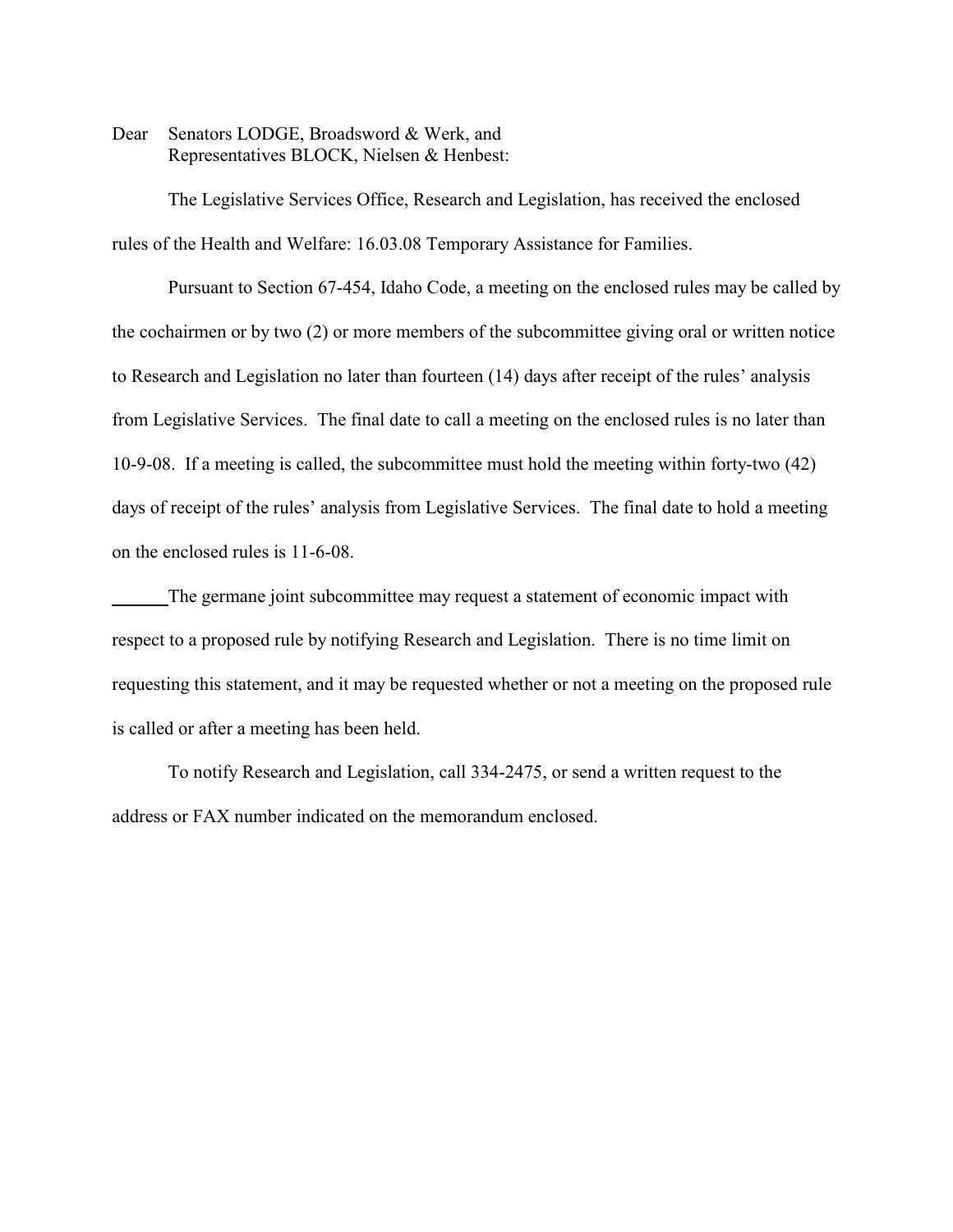#### **MEMORANDUM**

**TO:** Rules Review Subcommittee of the Senate Health & Welfare Committee and the House Health & Welfare Committee

- **FROM:** Research & Legislation Staff Paige Alan Parker
- **DATE:** September 22, 2008
- **SUBJECT:** Department of Health and Welfare IDAPA 16.03.08 Rules Governing Temporary Assistance for Families in Idaho (Docket No. 16-0308-0803 (Proposed))

By this Proposed Rule docket, the Department of Health and Welfare amends chapter 03.08 of title 16, Idaho Administrative Code (Docket No. 16-0608-0803)(hereinafter, "proposed rule"). According to the Department, the proposed rule is authorized pursuant to sections 56-202 and 56-203, Idaho Code. Section 56-202(b), Idaho Code, provides the Department with broad rulemaking authority to carry out Idaho's public assistance law. Section 56-203, Idaho Code, provides the Department with various powers, including to cooperate with the federal government in carrying out the purposes of any federal acts pertaining to public assistance or welfare services, to define persons entitled to medical assistance in such terms as will meet requirements for federal participation in medical assistance payments and to determine the amount, duration and scope of care and services to be purchased as medical assistance on behalf of needy eligible individuals.

The Department states that the rule is being amended to better serve the individuals or families who are in need of cash assistance.

According to the Department, no fee or charge is imposed by the proposed rule, but the Department anticipates that the proposed rule's impact to the General Fund will be \$2,502. The Department states that negotiated rulemaking was not conducted since the rule confers a benefit and is governed by federal regulations. The Department states that public hearings will be scheduled if requested in writing by 25 persons, a political subdivision or an agency not later than Wednesday, October 15, 2008. All written comments must be delivered to the Department on or before Wednesday, October 22, 2008.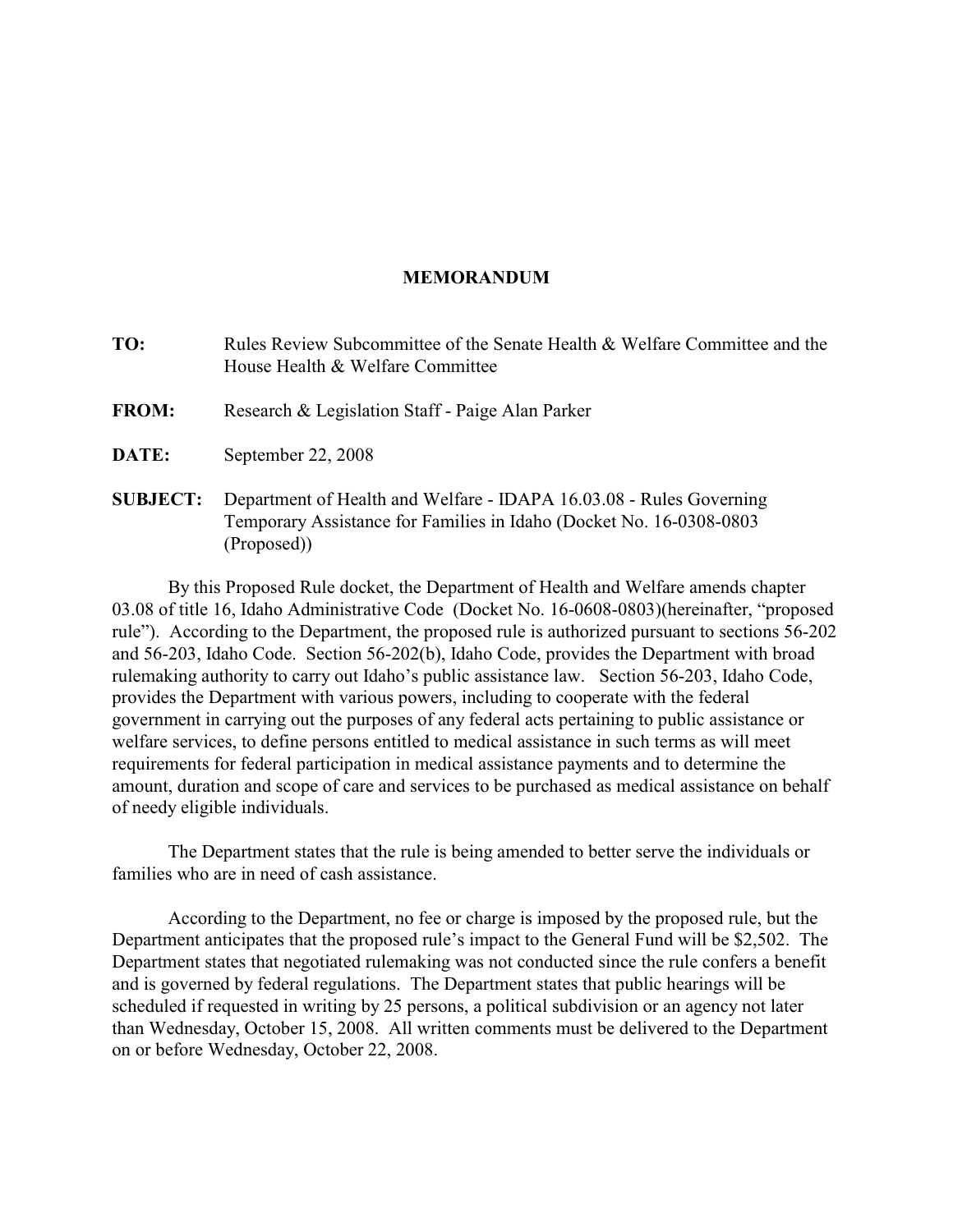## **ANALYSIS**

Two new definitions are being added by the proposed rule: "caretaker relative" and "family unit." Sections 010.04 and 08. Neither of these terms have a definition statutory counterpart. Under the proposed rule, "caretaker relative" means an adult specified relative other than parents who have an eligible related child residing with them and who are responsible for the child's care. "Family unit" is defined by the proposed rule as a unit of eligible individuals that includes parents or may include caretaker relatives, who have an eligible related child residing with them.

The proposed rule provides that if more than one individual in a family unit is potentially eligible for Temporary Assistance for Families in Idaho (TAFI), only one TAFI cash benefit is allowed for the family unit for the same month. Section 113.01.

The proposed rule eliminates the subsection titles of "mandatory individuals" and "optional individuals." Instead, the proposed rule provides separate discussions for parental caretakers and caretaker relatives. In section 125.01, now titled "Budgeting for Parental Caretakers," children must reside with a parent but not with a caretaker relative. In section 125.02, now titled "Budgeting for Caretaker Relatives," the proposed rule provides that Social Security Income (SSI) received by a child in a multiple child family unit is not counted in the determination of the grant amount. The purpose of these changes, according to the Department, is to clarify eligibility requirements for optional and mandatory individuals. However, the proposed rule in this regard is less than clear.

The proposed rule eliminates making the family ineligibility for TAFI when an applicant is ineligible for TAFI benefits due to an unverified Social Security number. Section 133.

Under the proposed rule, eligible children must obtain immunizations but need not do so according the Department's schedule for immunizations. Section 141.

Excluded from the family monthly resource limit of \$2,000 under the proposed rule are accounts with funds legally identified as moneys to pay for educational expenses and accounts legally identified as moneys for retirement. Section 208. The proposed rule clarifies that the portion of what an agency or housing authority pays for a participant's housing cost is excluded from countable income. Section 215.23. Also excluded from countable income is "subsidized employment," employment for which the employer receives a subsidy from public funds to offset a portion or all of the wages and cost of employing an individual. The proposed rule further refines the term "subsidized employment" as being short-term placement, paying prevailing wage, results in the acquisition of a specific skill and being prescribed through a memorandum of agreement with no guarantee of permanent employment for the participant. Section 215.37.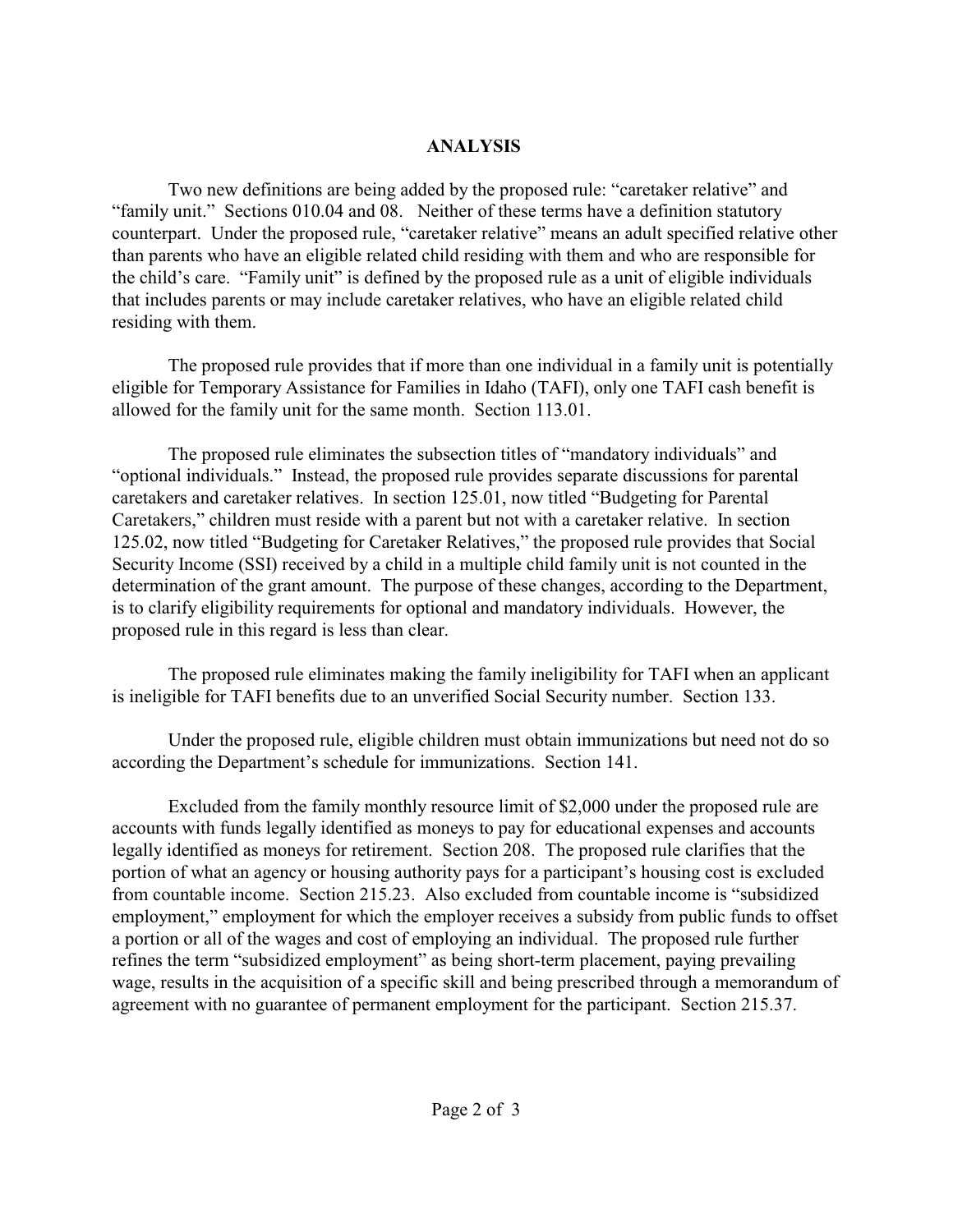When a caretaker relative applies only for a relative child, the child's resources are not counted under the proposed rule. Section 239.

# **SUMMARY**

 The Department's proposed rule changes appear to be authorized under section 56- 202(b), Idaho Code.

cc: Genie Sue Weppner, Department of Health and Welfare.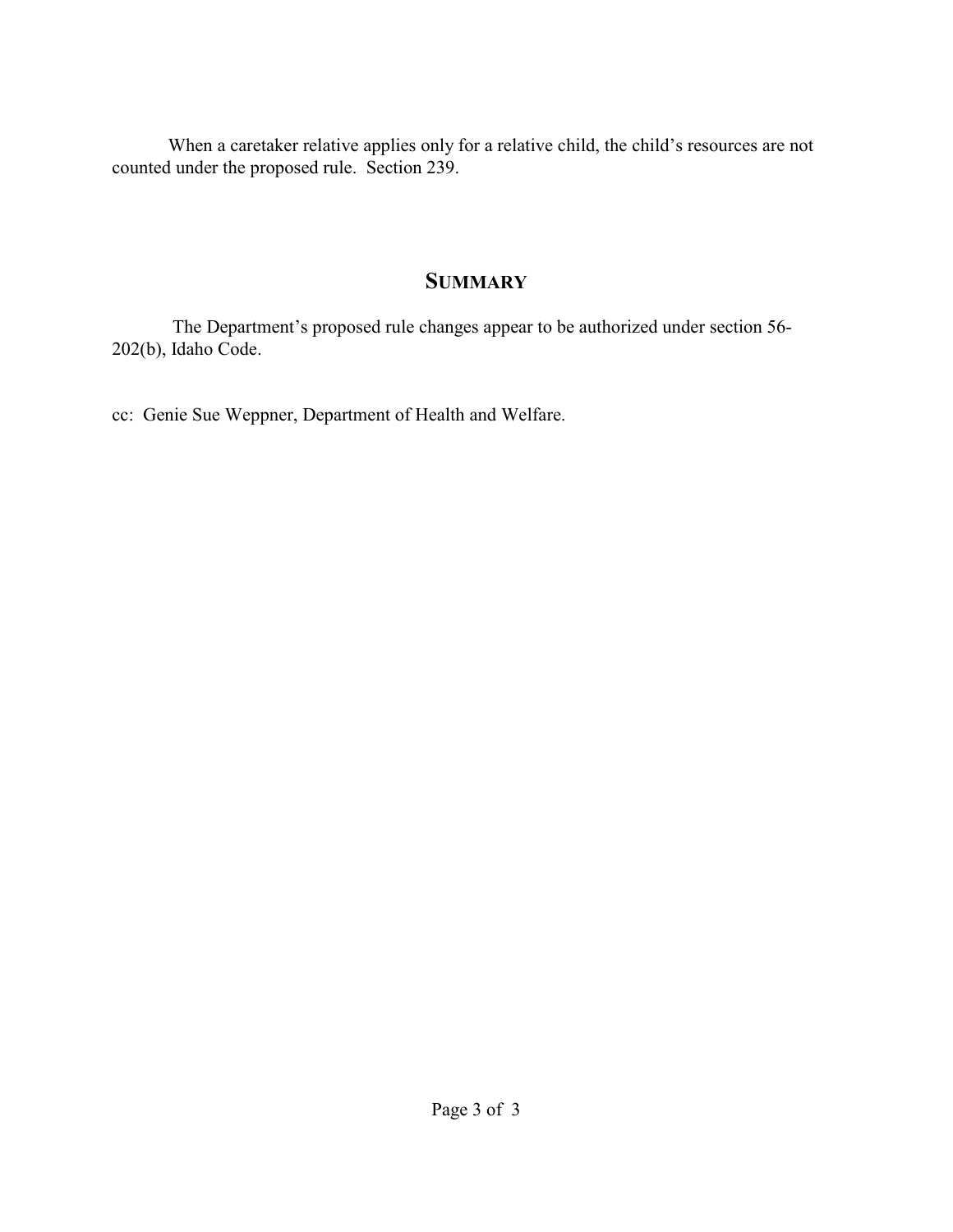## **IDAPA 16 - DEPARTMENT OF HEALTH AND WELFARE**

#### **16.03.08 - TEMPORARY ASSISTANCE FOR FAMILIES IN IDAHO**

#### **DOCKET NO. 16-0308-0803**

#### **NOTICE OF RULEMAKING - PROPOSED RULE**

**AUTHORITY:** In compliance with Section 67-5221(1), Idaho Code, notice is hereby given that this agency has initiated proposed rulemaking procedures. The action is authorized pursuant to Sections 56-202 and 56-203, Idaho Code.

**PUBLIC HEARING SCHEDULE:** Public hearing(s) concerning this rulemaking will be scheduled if requested in writing by twenty-five (25) persons, a political subdivision, or an agency, not later than October 15, 2008.

The hearing site(s) will be accessible to persons with disabilities. Requests for accommodation must be made not later than five  $(5)$  days prior to the hearing, to the agency address below.

**DESCRIPTIVE SUMMARY:** The following is a nontechnical explanation of the substance and purpose of the proposed rulemaking:

In order to better serve the families or individuals in Idaho who are in need of cash assistance, the Department is amending these rules to:

- 1. Provide definitions of a caretaker relative and family unit;
- 2. Limit the number of TAFI cash assistance to one grant per family per month.
- 3. Clarify eligibility requirements for optional and mandatory individuals and the Social Security Number (SSN) requirement;
- 4. Modify the immunization requirement;
- 5. Amend resource and income exclusions;

**FEE SUMMARY:** The following is a specific description of the fee or charge imposed or increased: N/A

**FISCAL IMPACT:** The following is a specific description, if applicable, of any fiscal impact on the state general fund greater than ten thousand dollars (\$10,000) during the fiscal year.

The fiscal impact due to this rulemaking is anticipated to be \$2502 of state general funds.

**NEGOTIATED RULEMAKING:** Pursuant to 67-5220(2), Idaho Code, negotiated rulemaking was not conducted because these rules confer a benefit and are governed by federal regulations.

**ASSISTANCE ON TECHNICAL QUESTIONS, SUBMISSION OF WRITTEN COMMENTS:** For assistance on technical questions concerning the proposed rule, contact Genie Sue Weppner at (208) 334-5656.

Anyone may submit written comments regarding this proposed rulemaking. All written comments must be directed to the undersigned and must be delivered on or before October 22, 2008.

DATED this 26th day of August, 2008.

Tamara Prisock DHW - Administrative Procedures Section 450 W. State - 10th Floor P.O. Box 83720, Boise, ID 83720-0036 (208) 334-5564 phone (208) 334-6558 fax <dhwrules@dhw.idaho.gov>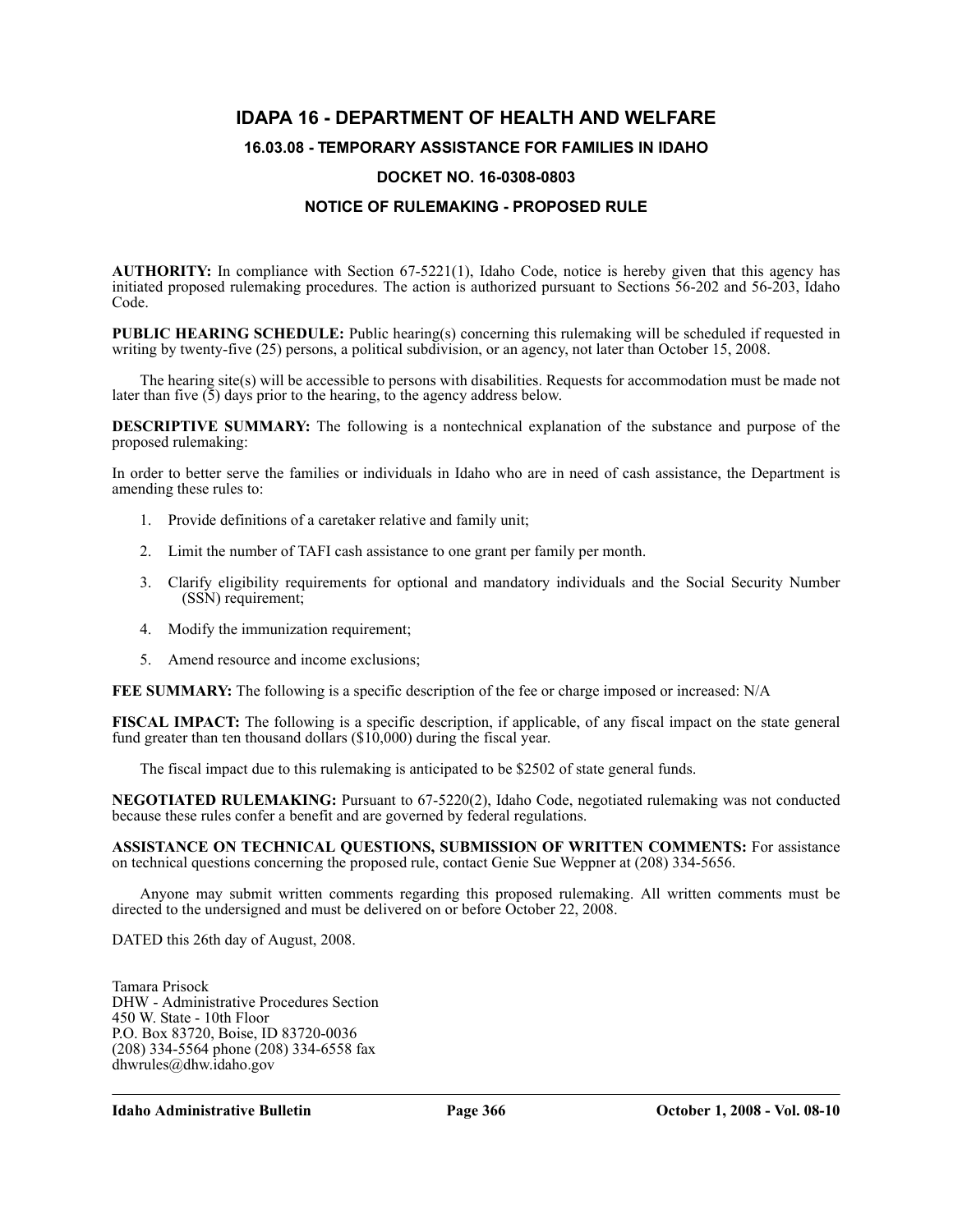#### **THE FOLLOWING IS THE TEXT FOR DOCKET 16-0308-0803**

#### **010. DEFINITIONS.**

**01. Applicant**. An individual who applies for Temporary Assistance for Families in Idaho. (7-1-98)

**02. Assistance**. Cash payments, vouchers, and other benefits designed to meet a family's ongoing basic needs. Assistance includes recurring benefits, such as transportation and child care, conditioned on participation in work activities. (3-30-01)

**03. Department**. The Idaho Department of Health and Welfare. (7-1-98)

**04. Caretaker Relative**. An adult specified relative other than parents who have an eligible related child residing with them and who are responsible for the child's care.

**045.** Dependent Child. A child under the age of eighteen (18), or under the age of nineteen (19) and the full time, a secondary school or the equivalent level of vocational or technical training. (3-30-01) attending, full time, a secondary school or the equivalent level of vocational or technical training.

**0***5***6. Earned Income**. Cash or in-kind payment derived from employment or self-employment. Receipt of a service, benefit or durable goods instead of wages is in-kind income. Earned income is gross earnings before deductions for taxes or any other purposes. (7-1-98)

**0***6***7. Family**. A family is an eligible individual or group of eligible individuals living in a common residence, whose income and resources are considered in determining eligibility. Spouses living together in a common residence are considered a family. Unrelated adults who are the parents of a common child are considered a family. Adult relatives who reside together are considered separate families. Unrelated families living in a common residence are considered separate families. (3-30-01) (3-30-01)

**08. Family Unit**. A unit of eligible individuals that includes parents or may include caretaker relatives, who have an eligible related child residing with them.

**0<sup>79</sup>9. Good Cause**. The conduct of a reasonably prudent person in the same or similar circumstances, unless otherwise defined in these rules. (7-1-98)

*08***10. Noncustodial Parent**. A parent legally responsible for the support of a dependent minor child, who does not live in the same household as the child. (3-30-01) (3-30-01)

*09***11. Parent**. The mother or father of the dependent child. In Idaho, a man is presumed to be the child's father if he is married to the child's mother at the time of conception or at the time of the child's birth. (7-1-98)

**1***0***<sub>2</sub>.** Participant. An individual who has signed a Personal Responsibility Contract. (7-1-98)

**1***1***3. Personal Responsibility Contract (PRC)**. An agreement negotiated between a family and the Department that is intended to result in self-reliance. (7-1-98)

**1<del>2</del>***1***. Temporary Assistance for Families in Idaho (TAFI)**. Idaho's family assistance program. TAFI the Aid to Families With Dependent Children (AFDC) program. replaced the Aid to Families With Dependent Children (AFDC) program.

**1***3***5. Temporary Assistance for Needy Families (TANF)**. The Federal block grant provided to Idaho and used to fund TAFI. TANF funds other programs and services, including career enhancement and emergency  $\alpha$  assistance. (3-30-01)

**146.** Unearned Income. Income received from sources other than employment or self-employment, such as Social Security, unemployment insurance, and workers' compensation. (7-1-98)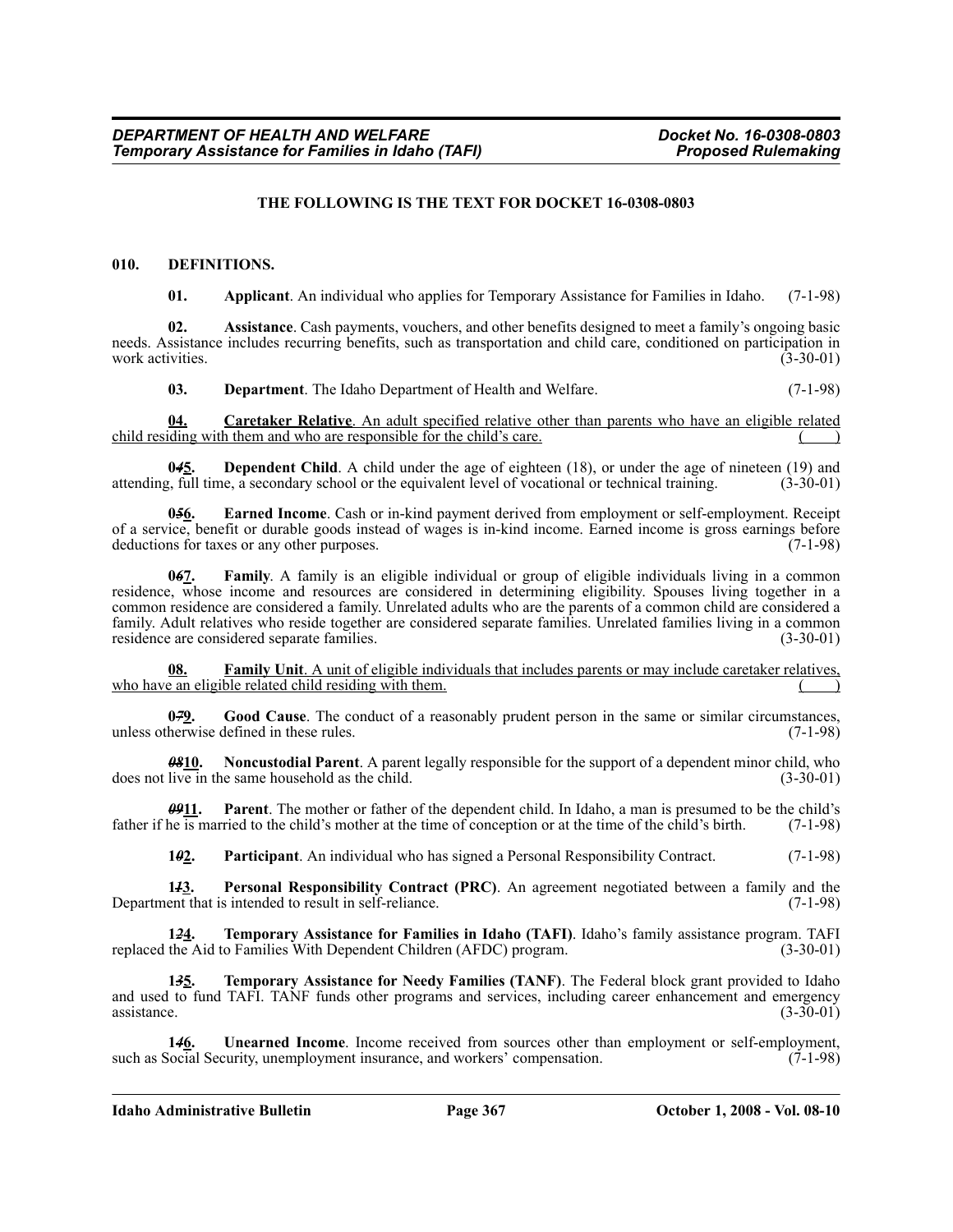#### *(BREAK IN CONTINUITY OF SECTIONS)*

#### **113. CONCURRENT MULTIPLE BENEFIT PROHIBITION.**

**01. Multiple TAFI Benefits**. If individuals in a family unit are potentially eligible for TAFI benefits, only one  $(1)$  TAFI cash benefit is allowed in the same month for the family unit.

**02. Multiple Program Benefits**. If an individual is potentially eligible for either TAFI or AABD, only one (1) program may be chosen. If a child is potentially eligible for either TAFI or foster care, only one (1) program may be chosen. No individual may be eligible for benefits as a member of more than one (1) family in the same month. *(3-30-01)*( )

### *(BREAK IN CONTINUITY OF SECTIONS)*

#### **125.** *MANDATORY INDIVIDUALS* **BUDGETING FOR PARENTAL CARETAKERS.**

Individuals who must be included in the family are listed in Subsections 125.01 through 125.03 of this rule. *(3-15-02)*( )

**01. Children**. Children under the age of eighteen (18) or, under the age of nineteen (19) if they are attending a secondary school or the equivalent level of vocational or technical training full time. Children must reside with a parent *or a caretaker relative* who exercises care and control of them. A dependent child's natural or adoptive brother or sister, including half (1/2) siblings, living in the same home as the dependent child must be included in the family. *(4-5-00)*( )

**02. Parents**. Parents who have an eligible natural or adopted child residing with them. (7-1-98)

**03. Pregnant Woman**. A pregnant woman with no other children who is in at least the third calendar efore the baby is due and is unable to work due to medical reasons. (4-5-00) month before the baby is due and is unable to work due to medical reasons.

#### **126.** *OPTIONAL INDIVIDUALS* **BUDGETING FOR CARETAKER RELATIVES.**

Individuals who may be eligible are listed in Subsections 126.01 and 126.02 of this rule. *(3-15-02)*( )

**Caretaker** Relatives. Adult specified relatives other than parents who have an eligible related child residing with them and who are responsible for the child's care. Only one (1) child in the family must be related to one (1) of the following specified relatives: brother, sister, aunt, uncle, nephew, niece, first cousin, or first cousin once removed; one (1) of these relationships prefixed by "grand" or "great"; one (1) of these relationships by half-blood; a stepparent, step-sibling, or the spouse of a relative by marriage, even if the marriage has ended.  $($ stepparent, step-sibling, or the spouse of a relative by marriage, even if the marriage has ended.

**02.** *Related* **Multiple Children**. *Related dependent children who are not siblings or half (1/2) siblings of family members and who are living in the home.* When multiple children are included in the family unit and any child receives Social Security Income, that income is not counted in the determination of the grant amount.

 $\sqrt{4-5-00}$ 

### *(BREAK IN CONTINUITY OF SECTIONS)*

#### **133. SOCIAL SECURITY NUMBER (SSN) REQUIREMENT.**

An applicant must provide his Social Security Number (SSN), or proof he has applied for an SSN, to the Department before approval of eligibility. If the applicant has more than one (1) SSN, all numbers must be provided. The SSN

**Idaho Administrative Bulletin Page 368 October 1, 2008 - Vol. 08-10**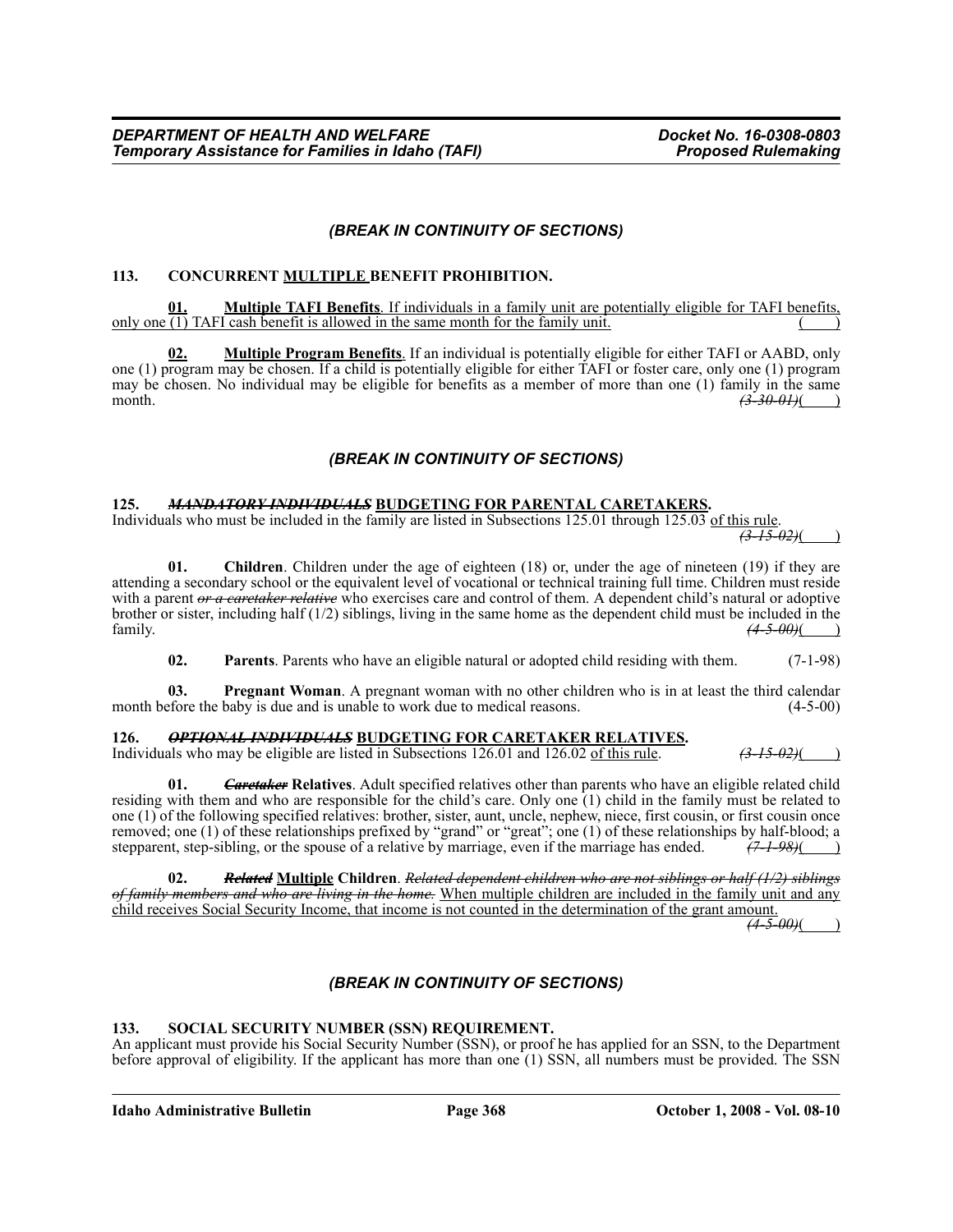# *(BREAK IN CONTINUITY OF SECTIONS)*

conscientiously opposed to applying for or using a national identification number.

#### **141. IMMUNIZATION RESPONSIBILITY.**

**Temporary Assistance for Families in Idaho (TAFI)** 

Eligible children must obtain immunizations *according to the Department's schedule for immunizations*, unless there is a religious or other objection, or immunization would endanger the life or health of a child. is a religious or other objection, or immunization would endanger the life or health of a child.

must be verified by the Social Security Administration (SSA) electronically. When an SSN is unverified, the applicant is not eligible for TAFI benefits *and makes the family ineligible for TAFI*. The Department must notify the applicant in writing if eligibility is being denied or lost for failure to meet the SSN requirement. *(3-20-04)*( )

provide his SSN to the Department. If the SSN has been applied for but not issued by the SSA, the Department can not deny, delay or stop benefits. The Department will help an applicant with required documentation when the applicant applies for an SSN. (3-20-04)

SSN if they have a well-established religious objection to applying for an SSN. A well-established religious objection means the applicant: (3-20-04)

**01. Application for SSN**. The applicant must apply for an SSN, or a duplicate SSN when he cannot

#### *(BREAK IN CONTINUITY OF SECTIONS)*

#### **208. RESOURCE EXCLUSIONS.**

The resources listed in Subsections 208.01 through 208.1<del>0</del>4 are excluded.  $(7-1-98)$ ( )

**01. Home and Lot**. The family's home, surrounding land and buildings not separated by property owned by others. A public road or right of way that separates any plot from the home does not affect the exclusion. (7-1-98)

**02. Household Goods**. Household goods are items of personal property normally found in the home. The items must be used for maintenance, use, and occupancy of the home. Household goods include furniture, appliances, television sets, carpets, and utensils for cooking and eating. (3-30-01)

**Personal Effects**. Personal effects are items worn or carried by a participant, or items having an intimate relation to the participant. Personal effects include clothing, jewelry, personal care items, and prosthetic devices. Personal effects also include items for education or recreation, such as books, musical instruments, or hobby materials.  $(3-30-01)$ 

**04. Building Lot**. One (1) unoccupied lot and one (1) partially built home. Only one (1) home and one (1) lot can be excluded.  $(7-1-98)$ 

**05. Unoccupied Home**. A home temporarily unoccupied due to employment, training, medical care or t and natural disasters. (7-1-98) treatment and natural disasters.

**06. Home Loss or Damage Insurance Settlements**. An insurance settlement awarded to a family for home loss or damage, for twelve (12) months from the date of receipt. (7-1-98)

**07. Income Producing Property**. Real property that annually produces income consistent with its fair

*DEPARTMENT OF HEALTH AND WELFARE Department of the Docket No. 16-0308-0803*<br>Temporary Assistance for Families in Idaho (TAFI) *Proposed Rulemaking* 

**a.** Is a member of a recognized religious sect or division of the sect; and  $(3-20-04)$ 

# **b.** Adheres to the tenets or teachings of the sect or division of the sect and for that reason is tiously opposed to applying for or using a national identification number. (3-20-04)

**Failure to Apply for SSN**. The applicant may be granted good cause for failure to apply for an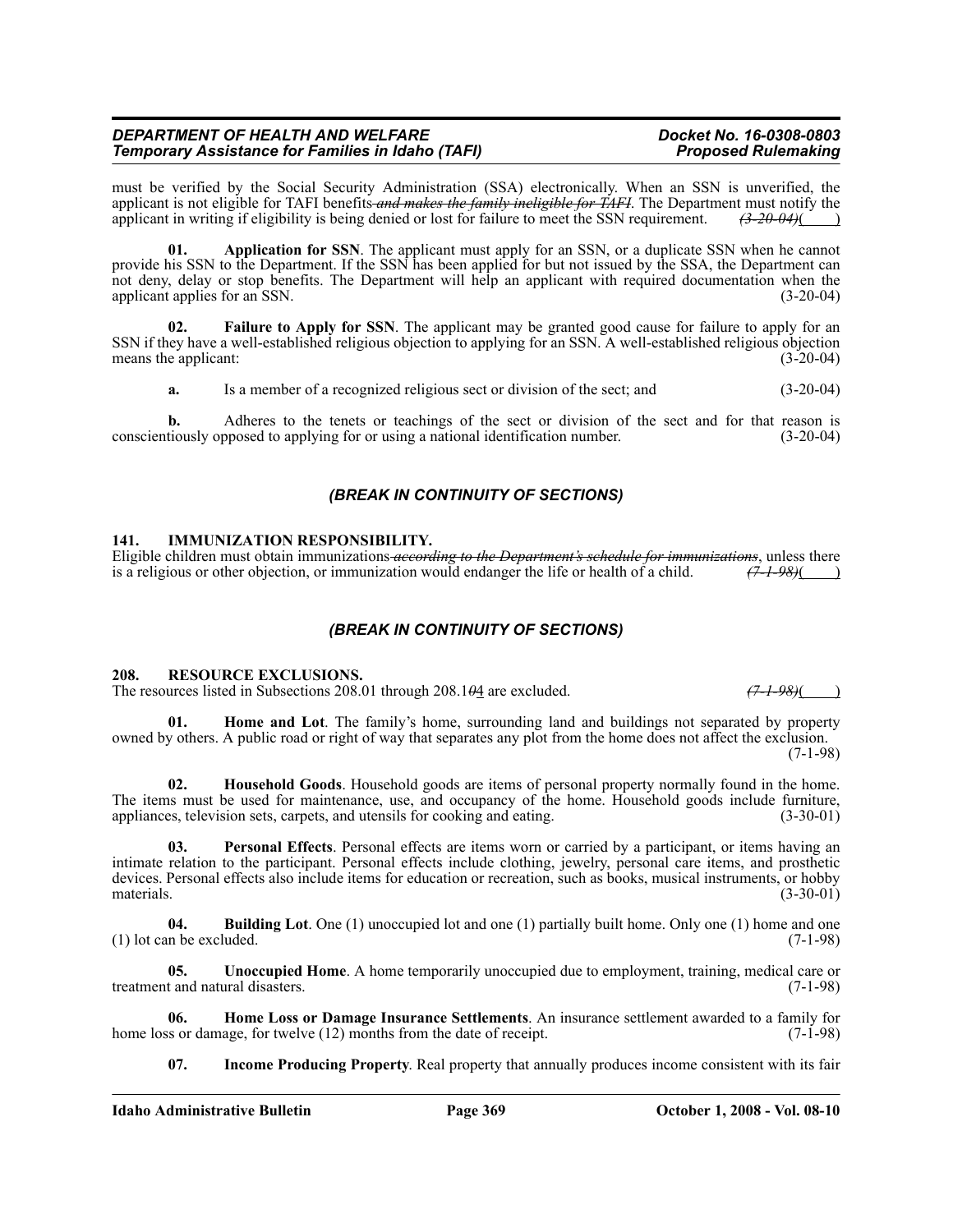$\qquad \qquad$ 

| market value.           |                                                                                                                                                                                                      | $(7-1-98)$ |
|-------------------------|------------------------------------------------------------------------------------------------------------------------------------------------------------------------------------------------------|------------|
| 08.                     | Equipment Used in a Trade or Business. Equipment used in a trade or business or reasonably<br>expected to be used within one (1) year from their most recent use.                                    | $(7-1-98)$ |
| 09.                     | <b>Contracts.</b> A mortgage, deed of trust, promissory note, or any other form of sales contract if the<br>purchase price and income produced are consistent with the property's fair market value. | $(7-1-98)$ |
| 10.                     | <b>Life Insurance.</b> The cash surrender value of a life insurance policy.                                                                                                                          | $(7-1-98)$ |
| 11.                     | <b>Native American Payments.</b> To the extent authorized, payments or purchases made with<br>payments authorized by law based on Native American ancestry.                                          | $(7-1-98)$ |
| 12.                     | <b>Funeral Agreements</b> . The cash value of an irrevocable funeral agreement.                                                                                                                      | $(7-1-98)$ |
| <u>13.</u><br>expenses. | <b>Education Accounts.</b> Account with funds legally identified as monies to pay for educational                                                                                                    |            |
| 14.                     | <b>Retirement and Tax Preferred Accounts.</b> Accounts legally identified as monies for retirement.                                                                                                  |            |

*(BREAK IN CONTINUITY OF SECTIONS)*

#### **215. EXCLUDED INCOME.**

|         |     | The types of income listed in Subsections 215.01 through 215.367 are excluded.<br><del>(3-30-01)</del> (                                                                                                        |            |
|---------|-----|-----------------------------------------------------------------------------------------------------------------------------------------------------------------------------------------------------------------|------------|
|         | 01. | <b>Supportive Services.</b> Supportive services payments.                                                                                                                                                       | $(7-1-98)$ |
|         | 02. | Work Reimbursements. Work-related reimbursements.                                                                                                                                                               | $(7-1-98)$ |
|         | 03. | <b>Child's Earned Income.</b> Earned income of a dependent child, who is attending school.                                                                                                                      | $(7-1-98)$ |
|         | 04. | Child Support. Child support payments assigned to the State and non-recurring child support<br>payments received in excess of that amount.                                                                      | $(7-1-98)$ |
|         | 05. | Loans. Loans with a signed, written repayment agreement.                                                                                                                                                        | $(7-1-98)$ |
| family. | 06. | Third Party Payments. Payments made by a person directly to a third party on behalf of the                                                                                                                      | $(7-1-98)$ |
|         | 07. | Money Gifts. Money gifts, up to one hundred dollars (\$100), per person per event, for celebrations<br>typically recognized with an exchange of gifts.                                                          | $(7-1-98)$ |
|         | 08. | <b>TAFI.</b> Retroactive TAFI grant corrections.                                                                                                                                                                | $(7-1-98)$ |
|         | 09. | Social Security Overpayment. The amount withheld for a Social Security overpayment. Money<br>withheld voluntarily or involuntarily to repay an overpayment from any other source is counted as income. (7-1-99) |            |
|         | 10. | <b>Interest Income.</b> Interest posted to a bank account.                                                                                                                                                      | $(7-1-98)$ |
|         | 11. | Tax Refunds. State and federal income tax refunds.                                                                                                                                                              | $(7-1-98)$ |
|         | 12. | <b>EITC Payments.</b> EITC payments.                                                                                                                                                                            | $(7-1-98)$ |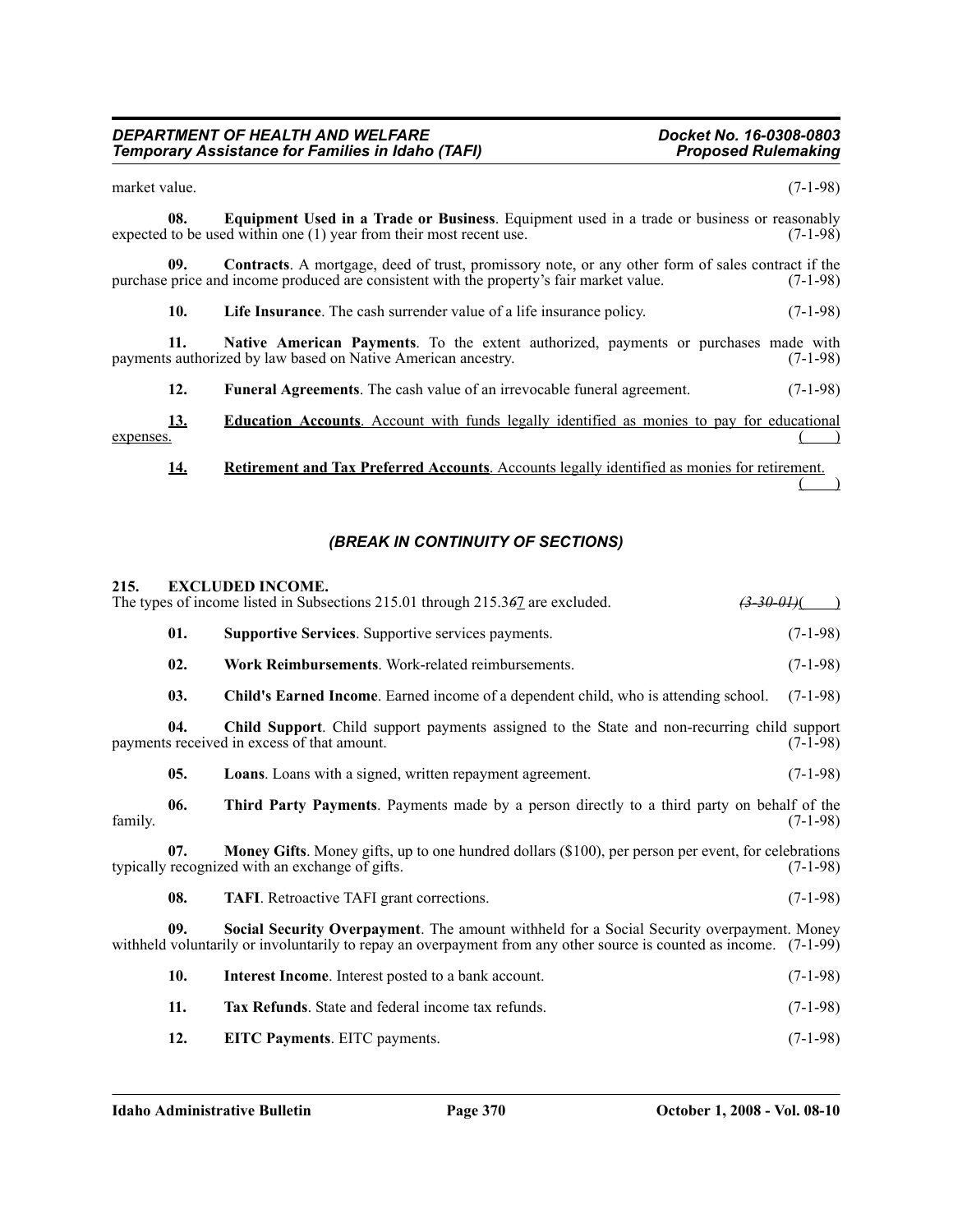| 13.<br>insurance payments. | Disability Insurance Payments. Taxes withheld and attorney's fees paid to secure disability                                                                                                                                                                                             | $(7-1-98)$ |
|----------------------------|-----------------------------------------------------------------------------------------------------------------------------------------------------------------------------------------------------------------------------------------------------------------------------------------|------------|
| 14.                        | Sales Contract Income. Taxes and insurance costs related to sales contracts.                                                                                                                                                                                                            | $(7-1-98)$ |
| 15.                        | Foster Care. Foster care payments.                                                                                                                                                                                                                                                      | $(7-1-98)$ |
| 16.                        | <b>Adoption Assistance</b> . Adoption assistance payments.                                                                                                                                                                                                                              | $(7-1-98)$ |
| 17.                        | Food Programs. Commodities and food stamps.                                                                                                                                                                                                                                             | $(7-1-98)$ |
| 18.                        | Child Nutrition. Child nutrition benefits.                                                                                                                                                                                                                                              | $(7-1-98)$ |
| 19.                        | Elderly Nutrition. Elderly nutrition benefits received under Title VII, Nutrition Program for the<br>Elderly, of the Older Americans Act of 1965.                                                                                                                                       | $(7-1-98)$ |
| 20.<br>1981.               | Low Income Energy Assistance. Benefits paid under the Low Income Energy Assistance Act of                                                                                                                                                                                               | $(7-1-98)$ |
| 21.<br>9101.               | Home Energy Assistance. Home energy assistance payments under Public Law 100-203, Section                                                                                                                                                                                               | $(7-1-98)$ |
| 22.                        | Utility Reimbursement Payment. Utility reimbursement payments.                                                                                                                                                                                                                          | $(7-1-98)$ |
| 23.                        | Housing Subsidies. Housing subsidies. An agency or housing authority pays a portion of or all of<br>$(7 + 98)$<br>the housing costs for a participant.                                                                                                                                  |            |
| 24.                        | Housing and Urban Development (HUD) Interest. Interest earned on HUD family self-<br>sufficiency escrow accounts established by Section 544 of the National Affordable Housing Act.                                                                                                     | $(7-1-98)$ |
| 25.<br>ancestry.           | Native American Payments. Payments authorized by law made to people of Native American                                                                                                                                                                                                  | $(7-1-98)$ |
| 26.                        | <b>Educational Income.</b> Educational income, except that AmeriCorps living allowances, stipends,<br>and AmeriCorps Education Award minus attendance costs are earned income.                                                                                                          | $(7-1-98)$ |
| 27.                        | Work Study Income of Student. College work study income.                                                                                                                                                                                                                                | $(7-1-98)$ |
| 28.                        | VA Educational Assistance. VA Educational Assistance.                                                                                                                                                                                                                                   | $(7-1-98)$ |
| 29.                        | Senior Volunteers. Senior volunteer program payments to individual volunteers under the<br>Domestic Volunteer Services Act of 1979, 42 U.S.C. Sections 4950 through 5085.                                                                                                               | $(7-1-98)$ |
| 30.                        | Relocation Assistance. Relocation assistance payments received under Title II of the Uniform<br>Relocation Assistance and Real Property Acquisition Policies Act of 1970.                                                                                                               | $(7-1-98)$ |
| 31.                        | Disaster Relief. Disaster relief assistance paid under the Disaster Relief Act of 1974 and aid<br>provided under any federal statute for a President-declared disaster. Comparable disaster assistance provided by<br>states, local governments, and disaster assistance organizations. | $(7-1-98)$ |
| 32.<br>Compensation Act.   | Radiation Exposure Payments. Payments made to persons under the Radiation Exposure                                                                                                                                                                                                      | $(7-1-98)$ |
| 33.                        | Agent Orange. Agent Orange settlement payments.                                                                                                                                                                                                                                         | $(7-1-98)$ |
| 34.                        | Spina Bifida. Spina bifida allowances paid to children of Vietnam veterans.                                                                                                                                                                                                             | $(7-1-99)$ |